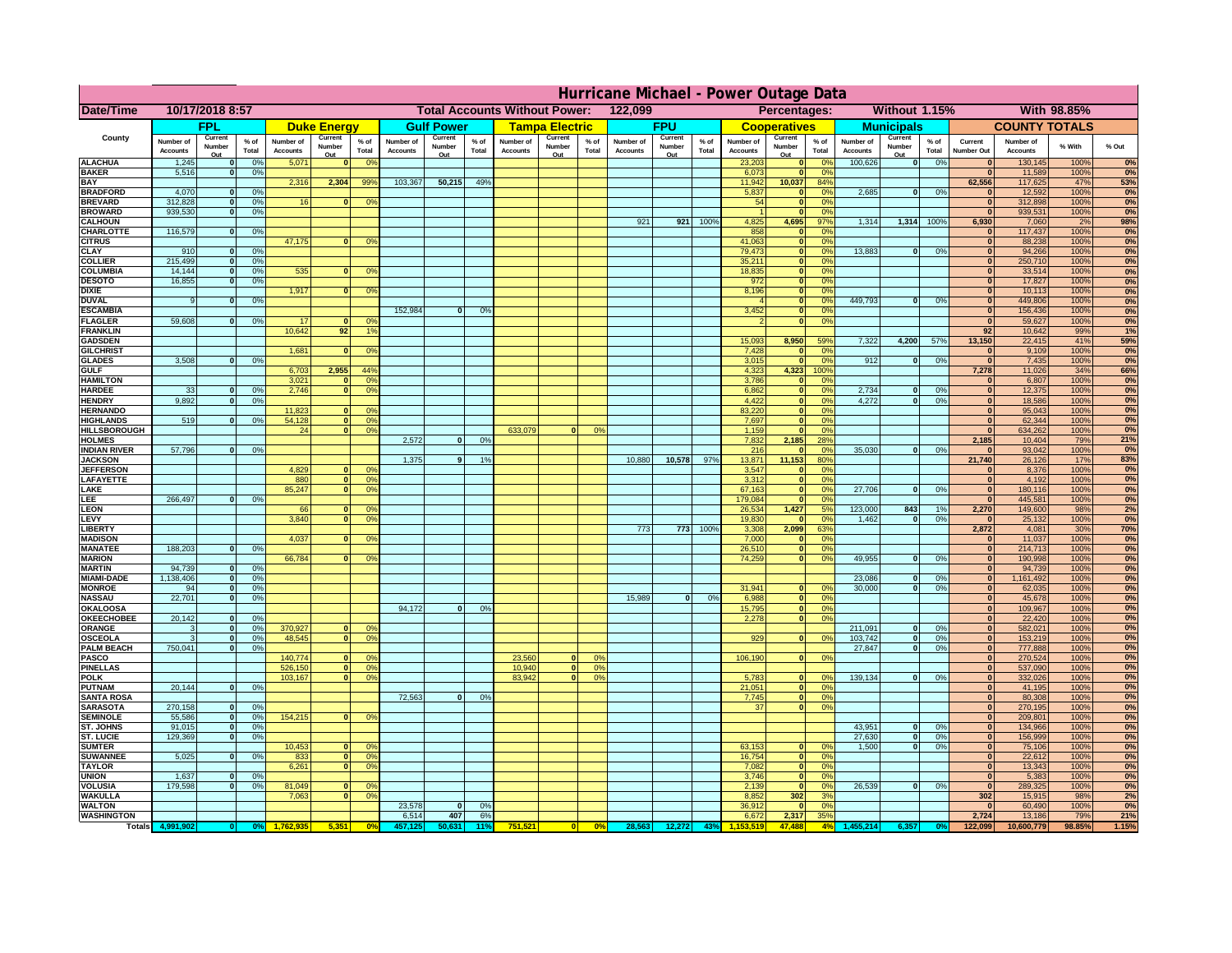# 10/17/2018 8:58 AM Hurricane Michael

| <b>Power Provider</b>                   | <b>County</b>       | <b>Number of Customers</b> | <b>Current Number Out</b> | <b>Outage Percentage</b> | <b>Estimated Restore Time</b> |
|-----------------------------------------|---------------------|----------------------------|---------------------------|--------------------------|-------------------------------|
|                                         |                     |                            |                           |                          |                               |
| <b>Gulf Power Company</b>               | BAY                 | 103,367                    | 50,215                    | 48.58%                   | >5 days                       |
| West Florida Electric Cooperative, Inc. | <b>JACKSON</b>      | 13,824                     | 11,106                    | 80.34%                   | >5 days                       |
| Florida Public Utilities Corporation    | <b>JACKSON</b>      | 10,880                     | 10,578                    | 97.22%                   | >5 days                       |
| Gulf Coast Electric Cooperative, Inc.   | BAY                 | 11,942                     | 10,037                    | 84.05%                   | >5 days                       |
| Talquin Electric Cooperative, Inc.      | <b>GADSDEN</b>      | 15,093                     | 8,950                     | 59.30%                   | >5 days                       |
| Gulf Coast Electric Cooperative, Inc.   | <b>GULF</b>         | 4,323                      | 4,323                     | 100.00%                  | >5 days                       |
|                                         |                     |                            |                           |                          |                               |
| City of Quincy                          | <b>GADSDEN</b>      | 4,768                      | 3,531                     | 74.06%                   | >5 days                       |
| Duke Energy                             | <b>GULF</b>         | 6,703                      | 2,955                     | 44.08%                   | 48                            |
| West Florida Electric Cooperative, Inc. | <b>CALHOUN</b>      | 2,977                      | 2,852                     | 95.80%                   | >5 days                       |
| Duke Energy                             | BAY                 | 2,316                      | 2,304                     | 99.48%                   | TBD                           |
| West Florida Electric Cooperative, Inc. | <b>HOLMES</b>       | 7,539                      | 2,185                     | 28.98%                   | >5 days                       |
| Talquin Electric Cooperative, Inc.      | <b>LIBERTY</b>      | 3,308                      | 2,099                     | 63.45%                   | >5 days                       |
| Gulf Coast Electric Cooperative, Inc.   | <b>CALHOUN</b>      | 1,848                      | 1,843                     | 99.73%                   | >5 days                       |
|                                         |                     |                            |                           |                          |                               |
| West Florida Electric Cooperative, Inc. | WASHINGTON          | 4,235                      | 1,430                     | 33.77%                   | >5 days                       |
| Talquin Electric Cooperative, Inc.      | <b>LEON</b>         | 26,534                     | 1,427                     | 5.38%                    | >5 days                       |
| City of Blountstown                     | CALHOUN             | 1,314                      | 1,314                     | 100.00%                  | >5 days                       |
| Florida Public Utilities Corporation    | <b>CALHOUN</b>      | 921                        | 921                       | 100.00%                  | >5 days                       |
| Gulf Coast Electric Cooperative, Inc.   | WASHINGTON          | 2,437                      | 887                       | 36.40%                   | >5 days                       |
| City of Tallahassee                     | <b>LEON</b>         | 123,000                    | 843                       | 0.69%                    | 48                            |
|                                         |                     |                            |                           |                          |                               |
| Florida Public Utilities Corporation    | LIBERTY             | 773                        | 773                       | 100.00%                  | >5 days                       |
| Chattahoochee Electric                  | <b>GADSDEN</b>      | 1,163                      | 669                       | 57.52%                   | >5 days                       |
| <b>Gulf Power Company</b>               | WASHINGTON          | 6,514                      | 407                       | 6.25%                    | $24$                          |
| Talquin Electric Cooperative, Inc.      | <b>WAKULLA</b>      | 8,852                      | 302                       | 3.41%                    | >5 days                       |
| <b>Duke Energy</b>                      | <b>FRANKLIN</b>     | 10,642                     | 92                        | 0.86%                    | $24$                          |
| Gulf Coast Electric Cooperative, Inc.   | <b>JACKSON</b>      | 47                         | 47                        | 100.00%                  | >5 days                       |
|                                         | <b>JACKSON</b>      |                            | 9                         | 0.65%                    | $24$                          |
| <b>Gulf Power Company</b>               |                     | 1,375                      |                           |                          |                               |
| Central Florida Electric Cooperative    | <b>ALACHUA</b>      | 875                        | $\mathbf 0$               | 0.00%                    | <b>TBD</b>                    |
| Central Florida Electric Cooperative    | <b>DIXIE</b>        | 7,595                      | $\pmb{0}$                 | 0.00%                    | TBD                           |
| Central Florida Electric Cooperative    | <b>GILCHRIST</b>    | 7,424                      | $\mathbf 0$               | 0.00%                    | Restored                      |
| Central Florida Electric Cooperative    | LAFAYETTE           | 9                          | $\pmb{0}$                 | 0.00%                    | TBD                           |
| Central Florida Electric Cooperative    | LEVY                | 17,513                     | $\mathbf 0$               | 0.00%                    | Restored                      |
| Central Florida Electric Cooperative    | <b>MARION</b>       | 9                          | $\pmb{0}$                 | 0.00%                    | TBD                           |
| Choctawhatchee Electric Cooperative     | <b>HOLMES</b>       | 293                        | $\mathbf 0$               | 0.00%                    | Restored                      |
|                                         |                     |                            |                           |                          |                               |
| Choctawhatchee Electric Cooperative     | <b>OKALOOSA</b>     | 15,795                     | $\pmb{0}$                 | 0.00%                    | Restored                      |
| Choctawhatchee Electric Cooperative     | <b>SANTA ROSA</b>   | 201                        | $\mathbf 0$               | 0.00%                    | Restored                      |
| Choctawhatchee Electric Cooperative     | <b>WALTON</b>       | 36,812                     | 0                         | 0.00%                    | Restored                      |
| City of Alachua                         | <b>ALACHUA</b>      | 4,426                      | $\mathbf 0$               | 0.00%                    | <b>TBD</b>                    |
| City of Bartow                          | <b>POLK</b>         | 11,790                     | $\pmb{0}$                 | 0.00%                    | TBD                           |
| City of Bushnell                        | <b>SUMTER</b>       | 1,500                      | $\mathbf 0$               | 0.00%                    | <b>TBD</b>                    |
| City of Clewiston                       | <b>HENDRY</b>       | 4,272                      | $\mathbf 0$               | 0.00%                    | TBD                           |
| City of Fort Meade                      | <b>POLK</b>         | 2,379                      | $\mathbf 0$               | 0.00%                    | <b>TBD</b>                    |
| City of Havana                          | GADSDEN             | 1,391                      | 0                         | 0.00%                    | Restored                      |
|                                         |                     |                            |                           |                          |                               |
| City of Leesburg                        | LAKE                | 22,000                     | $\mathbf 0$               | 0.00%                    | <b>TBD</b>                    |
| City of Moore Haven                     | <b>GLADES</b>       | 912                        | 0                         | 0.00%                    | TBD                           |
| City of Mount Dora                      | LAKE                | 5,706                      | $\mathbf 0$               | 0.00%                    | <b>TBD</b>                    |
| City of Newberry                        | <b>ALACHUA</b>      | 1,727                      | 0                         | 0.00%                    | <b>TBD</b>                    |
| City of Starke                          | <b>BRADFORD</b>     | 2,685                      | $\pmb{0}$                 | 0.00%                    | <b>TBD</b>                    |
| City of Vero Beach                      | <b>INDIAN RIVER</b> | 35,030                     | $\mathbf 0$               | 0.00%                    | TBD                           |
| City of Wauchula                        | HARDEE              | 2,734                      | $\pmb{0}$                 | 0.00%                    | TBD                           |
|                                         |                     |                            |                           |                          |                               |
| City of Williston                       | LEVY                | 1,462                      | 0                         | 0.00%                    | TBD                           |
| City of Winter Park                     | ORANGE              | 13,941                     | $\mathbf 0$               | 0.00%                    | <b>TBD</b>                    |
| Clay Electric Cooperative               | <b>ALACHUA</b>      | 22,328                     | 0                         | 0.00%                    | TBD                           |
| Clay Electric Cooperative               | <b>BAKER</b>        | 2,476                      | $\mathsf{O}\xspace$       | 0.00%                    | TBD                           |
| Clay Electric Cooperative               | <b>BRADFORD</b>     | 5,837                      | 0                         | 0.00%                    | TBD                           |
| Clay Electric Cooperative               | <b>CLAY</b>         | 79,473                     | $\mathsf{O}\xspace$       | 0.00%                    | TBD                           |
| Clay Electric Cooperative               | COLUMBIA            | 16,922                     | 0                         | 0.00%                    | TBD                           |
| Clay Electric Cooperative               | <b>DUVAL</b>        |                            | $\mathsf{O}\xspace$       | 0.00%                    | <b>TBD</b>                    |
|                                         |                     | $\overline{4}$             |                           |                          |                               |
| Clay Electric Cooperative               | <b>FLAGLER</b>      | $\overline{2}$             | 0                         | 0.00%                    | TBD                           |
| Clay Electric Cooperative               | <b>GILCHRIST</b>    | $\overline{4}$             | $\pmb{0}$                 | 0.00%                    | <b>TBD</b>                    |
| Clay Electric Cooperative               | LAKE                | 2,239                      | 0                         | 0.00%                    | TBD                           |
| Clay Electric Cooperative               | LEVY                | 712                        | $\pmb{0}$                 | 0.00%                    | <b>TBD</b>                    |
| Clay Electric Cooperative               | <b>MARION</b>       | 16,301                     | $\pmb{0}$                 | 0.00%                    | TBD                           |
| Clay Electric Cooperative               | <b>PUTNAM</b>       | 21,051                     | $\pmb{0}$                 | 0.00%                    | <b>TBD</b>                    |
|                                         |                     | 5                          |                           |                          | TBD                           |
| Clay Electric Cooperative               | SUWANNEE            |                            | 0                         | 0.00%                    |                               |
| Clay Electric Cooperative               | <b>UNION</b>        | 3,746                      | $\pmb{0}$                 | 0.00%                    | TBD                           |
| Clay Electric Cooperative               | VOLUSIA             | 2,139                      | $\pmb{0}$                 | 0.00%                    | TBD                           |
| Duke Energy                             | <b>ALACHUA</b>      | 5,071                      | $\pmb{0}$                 | 0.00%                    | Restored                      |
| Duke Energy                             | <b>BREVARD</b>      | 16                         | 0                         | 0.00%                    | Restored                      |
| <b>Duke Energy</b>                      | <b>CITRUS</b>       | 47,175                     | $\pmb{0}$                 | 0.00%                    | Restored                      |
| Duke Energy                             | COLUMBIA            | 535                        | 0                         | 0.00%                    | Restored                      |
| <b>Duke Energy</b>                      | <b>DIXIE</b>        | 1,917                      | $\pmb{0}$                 | 0.00%                    | Restored                      |
|                                         | <b>FLAGLER</b>      | 17                         | 0                         | 0.00%                    | Restored                      |
| Duke Energy                             |                     |                            |                           |                          |                               |
| Duke Energy                             | <b>GILCHRIST</b>    | 1,681                      | $\pmb{0}$                 | 0.00%                    | Restored                      |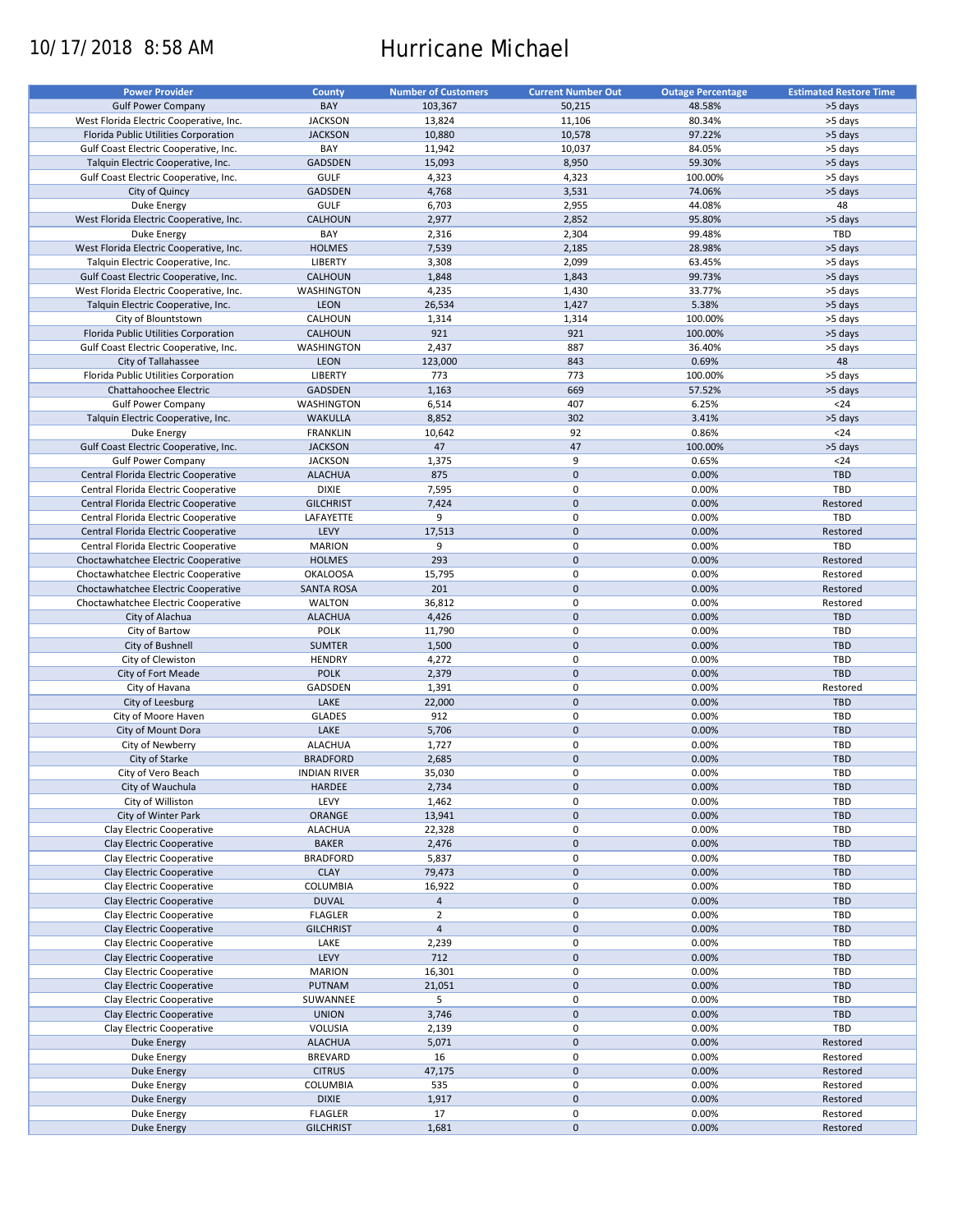## 10/17/2018 8:58 AM Hurricane Michael

| Duke Energy                                        | <b>HAMILTON</b>     | 3,021          | 0           | 0.00% | Restored   |
|----------------------------------------------------|---------------------|----------------|-------------|-------|------------|
| <b>Duke Energy</b>                                 | HARDEE              | 2,746          | $\mathbf 0$ | 0.00% | Restored   |
|                                                    |                     |                |             |       |            |
| Duke Energy                                        | <b>HERNANDO</b>     | 11,823         | 0           | 0.00% | Restored   |
| <b>Duke Energy</b>                                 | <b>HIGHLANDS</b>    | 54,128         | $\mathbf 0$ | 0.00% | Restored   |
|                                                    |                     |                |             |       |            |
| Duke Energy                                        | HILLSBOROUGH        | 24             | 0           | 0.00% | Restored   |
| <b>Duke Energy</b>                                 | <b>JEFFERSON</b>    | 4,829          | $\mathbf 0$ | 0.00% | Restored   |
| Duke Energy                                        | LAFAYETTE           | 880            | $\pmb{0}$   | 0.00% | Restored   |
|                                                    |                     |                |             |       |            |
| <b>Duke Energy</b>                                 | LAKE                | 85,247         | $\mathbf 0$ | 0.00% | Restored   |
| Duke Energy                                        | LEON                | 66             | 0           | 0.00% | Restored   |
|                                                    |                     |                |             |       |            |
| <b>Duke Energy</b>                                 | LEVY                | 3,840          | $\mathbf 0$ | 0.00% | Restored   |
| Duke Energy                                        | <b>MADISON</b>      | 4,037          | 0           | 0.00% | Restored   |
|                                                    |                     |                |             |       |            |
| <b>Duke Energy</b>                                 | <b>MARION</b>       | 66,784         | $\mathbf 0$ | 0.00% | Restored   |
| Duke Energy                                        | ORANGE              | 370,927        | 0           | 0.00% | Restored   |
| <b>Duke Energy</b>                                 | <b>OSCEOLA</b>      | 48,545         | $\mathbf 0$ | 0.00% | Restored   |
|                                                    |                     |                |             |       |            |
| Duke Energy                                        | PASCO               | 140,774        | $\pmb{0}$   | 0.00% | Restored   |
| <b>Duke Energy</b>                                 | PINELLAS            | 526,150        | $\mathbf 0$ | 0.00% | Restored   |
|                                                    |                     |                |             |       |            |
| Duke Energy                                        | <b>POLK</b>         | 103,167        | 0           | 0.00% | Restored   |
| <b>Duke Energy</b>                                 | SEMINOLE            | 154,215        | $\pmb{0}$   | 0.00% | Restored   |
|                                                    |                     |                |             |       |            |
| Duke Energy                                        | SUMTER              | 10,453         | $\pmb{0}$   | 0.00% | Restored   |
| <b>Duke Energy</b>                                 | SUWANNEE            | 833            | $\pmb{0}$   | 0.00% | Restored   |
| Duke Energy                                        | <b>TAYLOR</b>       |                | $\pmb{0}$   | 0.00% | Restored   |
|                                                    |                     | 6,261          |             |       |            |
| <b>Duke Energy</b>                                 | <b>VOLUSIA</b>      | 81,049         | $\pmb{0}$   | 0.00% | Restored   |
| Duke Energy                                        | WAKULLA             | 7,063          | 0           | 0.00% | Restored   |
|                                                    |                     |                |             |       |            |
| Escambia River Electric Cooperative, Inc.          | <b>ESCAMBIA</b>     | 3,452          | $\pmb{0}$   | 0.00% | <b>TBD</b> |
| Escambia River Electric Cooperative, Inc.          | <b>SANTA ROSA</b>   | 7,544          | $\pmb{0}$   | 0.00% | <b>TBD</b> |
|                                                    |                     |                |             |       |            |
| Florida Keys Electric Cooperative                  | <b>MONROE</b>       | 31,941         | $\pmb{0}$   | 0.00% | <b>TBD</b> |
| Florida Power and Light Company                    | <b>ALACHUA</b>      | 1,245          | $\pmb{0}$   | 0.00% | <b>TBD</b> |
|                                                    |                     |                |             |       |            |
| Florida Power and Light Company                    | <b>BAKER</b>        | 5,516          | $\pmb{0}$   | 0.00% | <b>TBD</b> |
| Florida Power and Light Company                    | <b>BRADFORD</b>     | 4,070          | $\pmb{0}$   | 0.00% | <b>TBD</b> |
| Florida Power and Light Company                    |                     |                |             |       |            |
|                                                    | <b>BREVARD</b>      | 312,828        | $\pmb{0}$   | 0.00% | <b>TBD</b> |
| Florida Power and Light Company                    | <b>BROWARD</b>      | 939,530        | $\pmb{0}$   | 0.00% | <b>TBD</b> |
| Florida Power and Light Company                    | <b>CHARLOTTE</b>    | 116,579        | $\pmb{0}$   | 0.00% | <b>TBD</b> |
|                                                    |                     |                |             |       |            |
| Florida Power and Light Company                    | <b>CLAY</b>         | 910            | 0           | 0.00% | TBD        |
| Florida Power and Light Company                    | <b>COLLIER</b>      | 215,499        | $\pmb{0}$   | 0.00% | <b>TBD</b> |
|                                                    |                     |                |             |       |            |
| Florida Power and Light Company                    | <b>COLUMBIA</b>     | 14,144         | 0           | 0.00% | TBD        |
| Florida Power and Light Company                    | <b>DESOTO</b>       | 16,855         | $\pmb{0}$   | 0.00% | <b>TBD</b> |
|                                                    |                     |                |             |       |            |
| Florida Power and Light Company                    | <b>DUVAL</b>        | 9              | 0           | 0.00% | <b>TBD</b> |
| Florida Power and Light Company                    | <b>FLAGLER</b>      | 59,608         | $\pmb{0}$   | 0.00% | <b>TBD</b> |
|                                                    |                     |                |             |       |            |
| Florida Power and Light Company                    | <b>GLADES</b>       | 3,508          | $\pmb{0}$   | 0.00% | <b>TBD</b> |
| Florida Power and Light Company                    | <b>HARDEE</b>       | 33             | $\mathbf 0$ | 0.00% | <b>TBD</b> |
|                                                    | <b>HENDRY</b>       | 9,892          | $\pmb{0}$   | 0.00% | TBD        |
| Florida Power and Light Company                    |                     |                |             |       |            |
| Florida Power and Light Company                    | <b>HIGHLANDS</b>    | 519            | $\mathbf 0$ | 0.00% | <b>TBD</b> |
| Florida Power and Light Company                    | <b>INDIAN RIVER</b> | 57,796         | $\pmb{0}$   | 0.00% | TBD        |
|                                                    |                     |                |             |       |            |
| Florida Power and Light Company                    | LEE                 | 266,497        | $\pmb{0}$   | 0.00% | <b>TBD</b> |
| Florida Power and Light Company                    | MANATEE             | 188,203        | $\pmb{0}$   | 0.00% | TBD        |
|                                                    |                     |                |             |       |            |
| Florida Power and Light Company                    | <b>MARTIN</b>       | 94,739         | $\mathbf 0$ | 0.00% | <b>TBD</b> |
| Florida Power and Light Company                    | MIAMI-DADE          | 1,138,406      | 0           | 0.00% | TBD        |
|                                                    |                     |                | $\pmb{0}$   |       |            |
| Florida Power and Light Company                    | <b>MONROE</b>       | 94             |             | 0.00% | <b>TBD</b> |
| Florida Power and Light Company                    | <b>NASSAU</b>       | 22,701         | $\pmb{0}$   | 0.00% | <b>TBD</b> |
|                                                    |                     |                | $\pmb{0}$   |       | <b>TBD</b> |
| Florida Power and Light Company                    | OKEECHOBEE          | 20,142         |             | 0.00% |            |
| Florida Power and Light Company                    | ORANGE              | 3              | 0           | 0.00% | TBD        |
| Florida Power and Light Company                    | <b>OSCEOLA</b>      | $\overline{3}$ | $\mathbf 0$ | 0.00% | <b>TBD</b> |
|                                                    |                     |                |             |       |            |
| Florida Power and Light Company                    | PALM BEACH          | 750,041        | 0           | 0.00% | <b>TBD</b> |
| Florida Power and Light Company                    | PUTNAM              | 20,144         | $\pmb{0}$   | 0.00% | <b>TBD</b> |
|                                                    |                     |                |             |       |            |
| Florida Power and Light Company                    | SARASOTA            | 270,158        | $\pmb{0}$   | 0.00% | <b>TBD</b> |
| Florida Power and Light Company                    | SEMINOLE            | 55,586         | $\pmb{0}$   | 0.00% | TBD        |
|                                                    |                     |                |             |       |            |
| Florida Power and Light Company                    | ST. JOHNS           | 91,015         | 0           | 0.00% | TBD        |
| Florida Power and Light Company                    | ST. LUCIE           | 129,369        | $\pmb{0}$   | 0.00% | <b>TBD</b> |
| Florida Power and Light Company                    | SUWANNEE            | 5,025          | 0           | 0.00% | TBD        |
|                                                    |                     |                |             |       |            |
| Florida Power and Light Company                    | <b>UNION</b>        | 1,637          | $\pmb{0}$   | 0.00% | TBD        |
| Florida Power and Light Company                    | VOLUSIA             | 179,598        | 0           | 0.00% | TBD        |
|                                                    |                     |                |             |       |            |
| Florida Public Utilities Corporation               | NASSAU              | 15,989         | $\pmb{0}$   | 0.00% | Restored   |
| Fort Pierce Utilities Authority                    | ST. LUCIE           | 27,630         | 0           | 0.00% | TBD        |
|                                                    |                     |                |             |       |            |
| Gainesville (Gainesville Regional Utilities - GRU) | <b>ALACHUA</b>      | 94,473         | $\mathbf 0$ | 0.00% | <b>TBD</b> |
| Glades Electric Cooperative, Inc.                  | <b>GLADES</b>       | 3,015          | 0           | 0.00% | TBD        |
|                                                    |                     |                |             |       |            |
| Glades Electric Cooperative, Inc.                  | HARDEE              | $\mathbf 0$    | $\mathbf 0$ |       | <b>TBD</b> |
| Glades Electric Cooperative, Inc.                  | <b>HENDRY</b>       | 3,530          | $\pmb{0}$   | 0.00% | <b>TBD</b> |
| Glades Electric Cooperative, Inc.                  | <b>HIGHLANDS</b>    | 7,321          | $\pmb{0}$   | 0.00% | TBD        |
|                                                    |                     |                |             |       |            |
| Glades Electric Cooperative, Inc.                  | OKEECHOBEE          | 2,278          | $\pmb{0}$   | 0.00% | TBD        |
| <b>Green Cove Springs Electric</b>                 | <b>CLAY</b>         | 3,889          | $\pmb{0}$   | 0.00% | <b>TBD</b> |
|                                                    |                     |                |             |       |            |
| Gulf Coast Electric Cooperative, Inc.              | <b>WALTON</b>       | 100            | $\pmb{0}$   | 0.00% | TBD        |
| <b>Gulf Power Company</b>                          | <b>ESCAMBIA</b>     | 152,984        | $\pmb{0}$   | 0.00% | Restored   |
|                                                    |                     |                |             |       |            |
| <b>Gulf Power Company</b>                          | <b>HOLMES</b>       | 2,572          | 0           | 0.00% | Restored   |
| <b>Gulf Power Company</b>                          | <b>OKALOOSA</b>     | 94,172         | $\pmb{0}$   | 0.00% | Restored   |
|                                                    |                     |                |             |       |            |